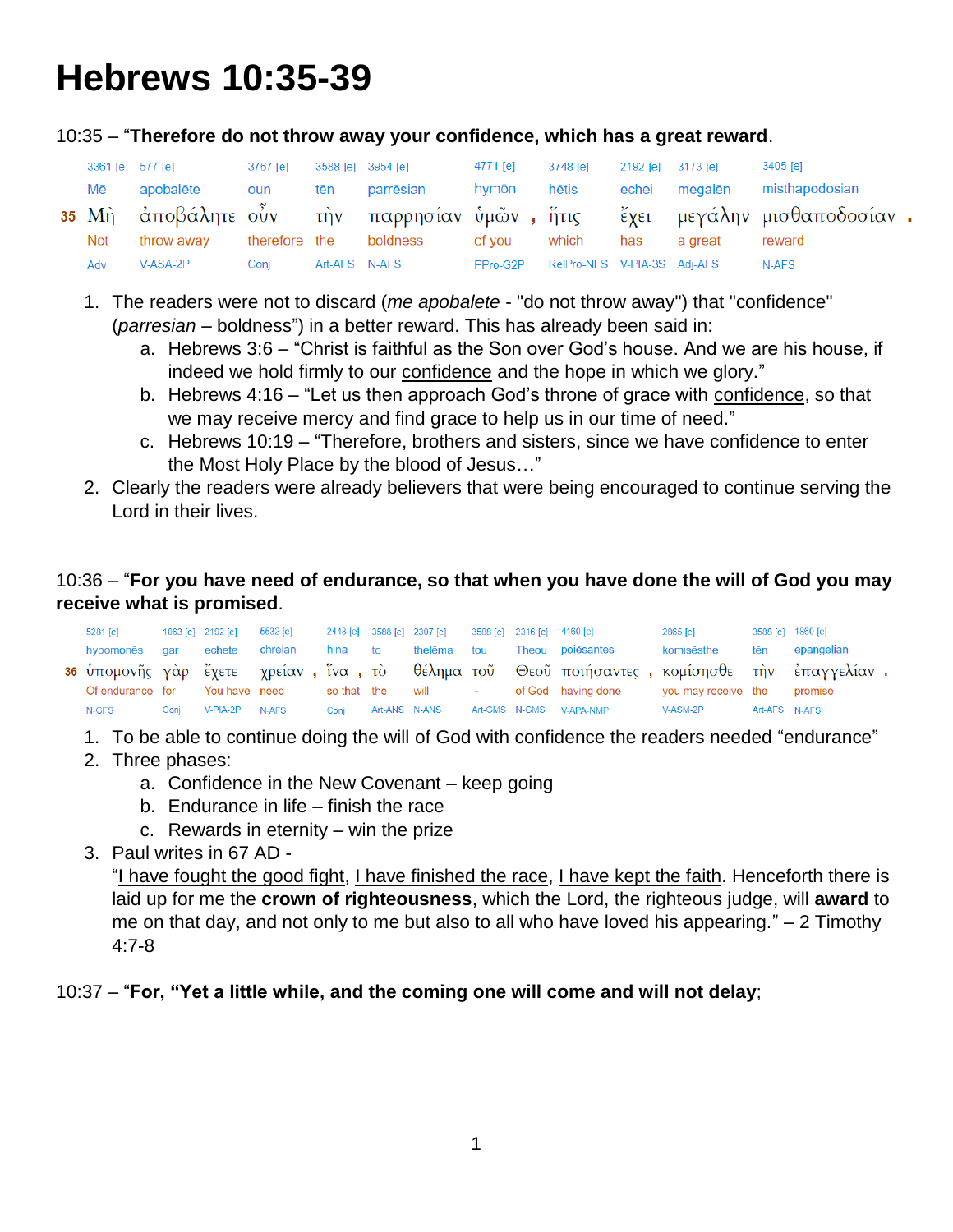|     |            | 2089 [e] 1063 [e] 3398 [e] 3745 [e] 3745 [e] |       |          | 3588 [e] | 2064 [e] 2240 [e] 2532 [e] 3756 [e] 5549 [e]                         |  |     |           |
|-----|------------|----------------------------------------------|-------|----------|----------|----------------------------------------------------------------------|--|-----|-----------|
| eti | <b>gar</b> | Mikron                                       | hoson | hoson ho |          | erchomenos hēxei kai ou                                              |  |     | chronisei |
|     |            |                                              |       |          |          | 37 έτι γάρ, Μικρόν ὄσον ὄσον, ὁ έρχόμενος ήξει, και ού χρονίσει.     |  |     |           |
| Yet |            |                                              |       |          |          | for Alittle very while the [One] coming will come and not will delay |  |     |           |
| Adv | Conj       |                                              |       |          |          | Adj-AMS RelPro-AMS RelPro-AMS Art-NMS V-PPM/P-NMS V-FIA-3S Conj      |  | Adv | V-FIA-3S  |

- 1. The Lord's return is near, but also life is short. This struggle is not eternal, but merely a temporal struggle. So, by comparison rewards are eternal, but the battle is brief.
- 2. Isaiah 26:20-21 a verse speaking of the coming of the Messiah

English: "Come, my people, enter your chambers, and shut your doors behind you; hide yourselves for a little while until the fury has passed by. For behold, the Lord is coming out from his place to punish the inhabitants of the earth for their iniquity, and the earth will disclose the blood shed on it, and will no more cover its slain.

Isaiah 26:21 taken from the Septuagint (LXX): "Go, my people, enter into thy closets, shut thy door, hide thyself for a little season, until the anger of the Lord have passed away. For, behold, the Lord is bringing wrath from his holy place upon the dwellers on the earth: the earth also shall disclose her blood, and shall not cover her slain.

#### 10:38 – "**but my righteous one shall live by faith, and if he shrinks back, my soul has no pleasure in him**."

|                | 3588 [e] |       | 1161 $[e]$              | 1342 [e]                                            | 1473 [e]       | 1537 [e]                       | 4102 [e]         | 2198 [e]                                 |                   | 2532 [e] 1437 [e] 5288 [e] |                                                            | 3756 [e] 2106 [e] |                                      |
|----------------|----------|-------|-------------------------|-----------------------------------------------------|----------------|--------------------------------|------------------|------------------------------------------|-------------------|----------------------------|------------------------------------------------------------|-------------------|--------------------------------------|
| $38\,\text{o}$ | ho       |       | de<br>$\delta \epsilon$ | dikaios<br>δίκαιός μου<br>The one however righteous | mou<br>of Mine | ek<br>$\dot{\epsilon}$ K<br>bv | pisteōs<br>faith | zēsetai<br>πίστεως ζήσεται;<br>will live | kai<br>καὶ<br>and | ean<br>έὰν<br>if           | hyposteilētai<br>υποστείληται, ούκ<br>he might shrink back | ouk<br>not        | eudokei<br>εὐδοκεῖ<br>takes pleasure |
|                | Art-NMS  |       | Conj                    | Adj-NMS                                             | PPro-G1S Prep  |                                | N-GFS            | V-FIM-3S                                 | Conj              | Conj                       | V-ASM-3S                                                   | Adv               | V-PIA-3S                             |
|                |          |       |                         |                                                     |                |                                |                  |                                          |                   |                            |                                                            |                   |                                      |
| 3588 [e]       |          |       | 5590 [e] 1473 [e]       | 1722 [e] 846 [e]                                    |                |                                |                  |                                          |                   |                            |                                                            |                   |                                      |
| hē             |          |       | psyche mou              | en                                                  | autō           |                                |                  |                                          |                   |                            |                                                            |                   |                                      |
| $\hat{\eta}$   |          |       | ψυχη μου                | $\dot{\epsilon}$ v                                  | αὐτῷ.          |                                |                  |                                          |                   |                            |                                                            |                   |                                      |
| the            |          | soul  | of Me                   | in                                                  | him            |                                |                  |                                          |                   |                            |                                                            |                   |                                      |
| Art-NFS        |          | N-NFS |                         | PPro-G1S Prep                                       | PPro-DM3S      |                                |                  |                                          |                   |                            |                                                            |                   |                                      |

- 1. This is Habakkuk 2:3-4 taken from the Septuagint. with a few changes
	- a. Septuagint, Habakkuk 2:2-4:

"And the Lord answered me and said, Write the vision, and that plainly on a tablet, that he that reads it may run. For the vision is yet for a time, and it shall shoot forth at the end, and not in vain: though he should tarry, wait for him; for he will surely come, and will not tarry. If he should draw back, my soul has no pleasure in him: but the just shall live by my faith."

b. ESV, Habakkuk 2:2-4:

"And the LORD answered me: "Write the vision; make it plain on tablets, so he may run who reads it. For still the vision awaits its appointed time; it hastens to the end—it will